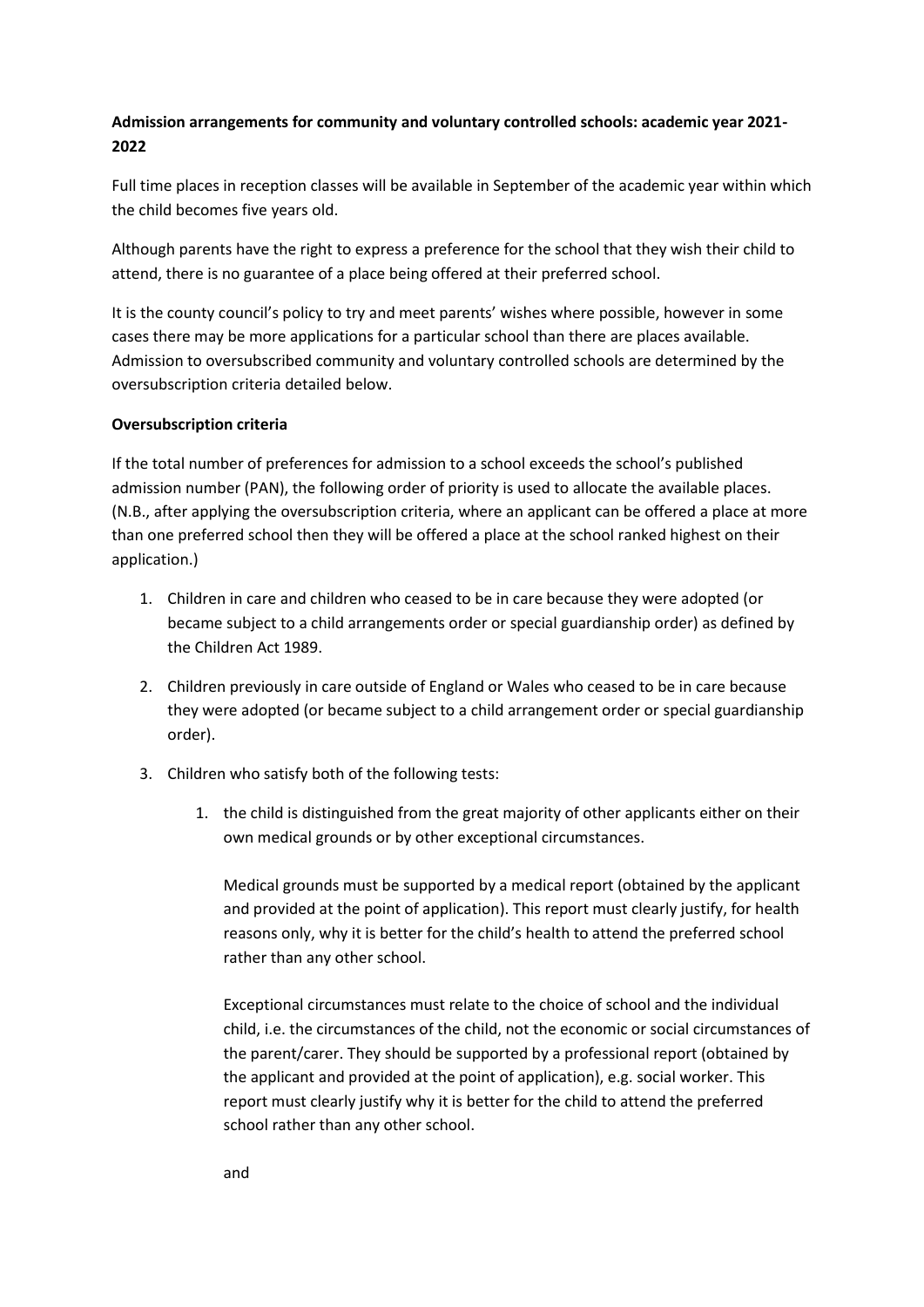2. the child would suffer hardship if they were unable to attend the preferred school.

Hardship means severe suffering of any kind, not merely difficulty or inconvenience, which is likely to be experienced as a result of the child attending a different school. Applicants must provide detailed information about both the type and severity of any likely hardship at the time of application.

- 4. Children who have an elder sibling in attendance at the preferred school (or in the case of an infants school, the affiliated junior school) and who will still be attending the school at the proposed admission date; (For admission purposes, a brother or sister is a child who lives at the same address and either: have one or both natural parents in common; are related by a parents marriage; are adopted or fostered by a common parent or are unrelated children who live at the same address, whose parents live as partners.)
- 5. Children living within the catchment area of the preferred school
- 6. Children whose parents regularly attend a church of england church, or a church in communion with the church of england, or a church which is affiliated to the Churches Together in Britain and Ireland or the Evangelical Alliance. Evidence of such attendance will be required in the form of a letter from a minister of the churches concerned (only certain voluntary controlled schools use this criterion, see additional notes below). Regular attendance is defined as attendance at a church service (or an explicitly defined church activity) on a Sunday or weekday on at least two occasions per month for at least two years.
- 7. Other children arranged in order of priority according to how near their home addresses are to the main gate of the school, determined by a straight-line measurement as calculated by the local authority's geographical information system.

Where it is not possible to accommodate all children applying for places within a particular category then the local authority will allocate the available places in accordance with the remaining criteria. If for instance, all the catchment area children cannot be accommodated at a school, children who are resident within the catchment area will be arranged in order of priority according to the remaining criteria.

#### **Additional notes**

Copies of school catchment area maps are available from the local authority or individual schools.

There is no charge or cost related to the admission of a child to a school.

Admissions for the normal age of entry are administered through a coordinated admission scheme and preferences for maintained schools will be processed centrally by the School Admissions and Transport Service. Each child will receive only one offer of a place at a Staffordshire school.

Attendance at a particular infant school will not guarantee admission to any particular junior school. Parents must make a separate application for admission to junior school at the appropriate time.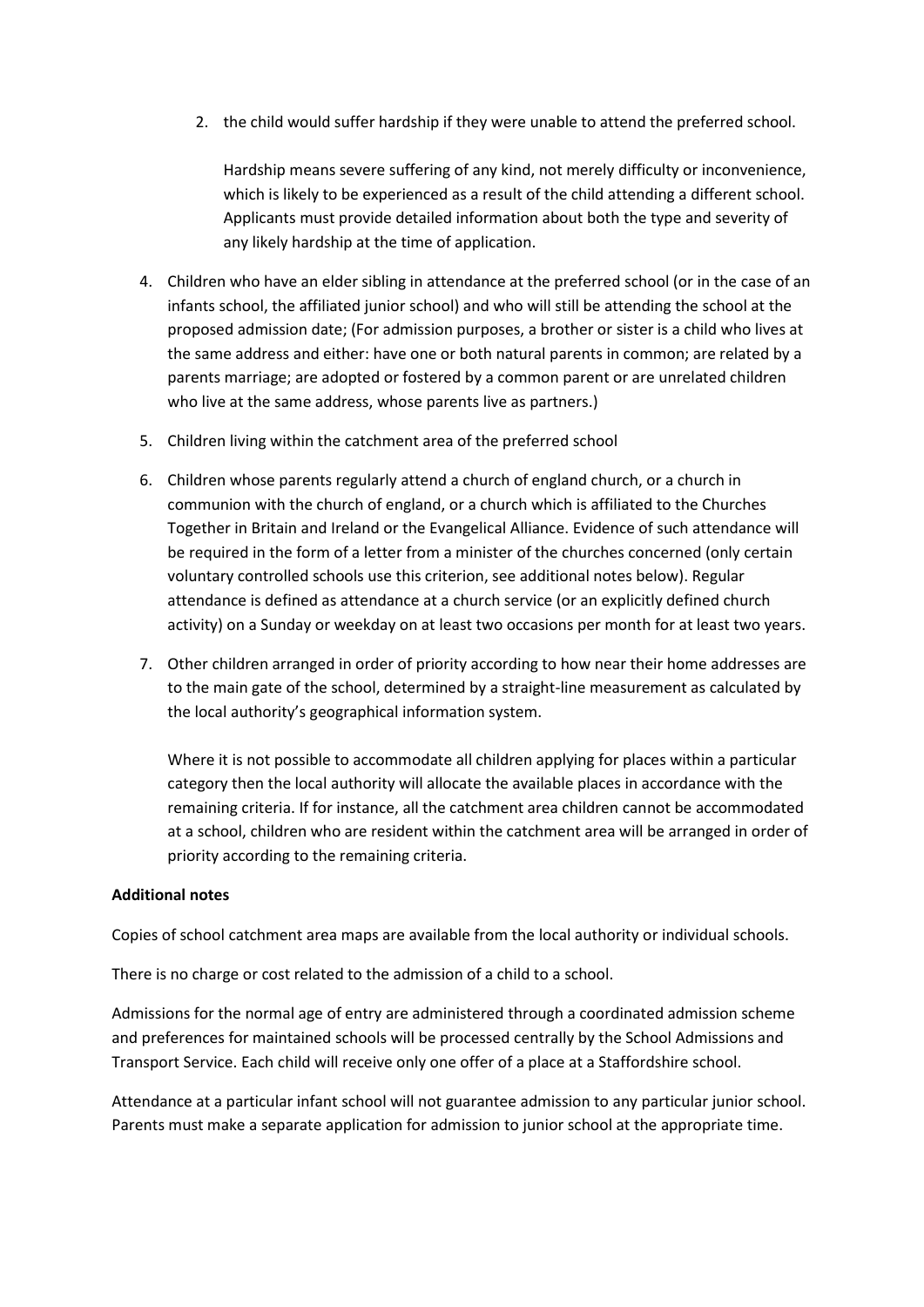In accordance with legislation, children who have an education, health and care plan (EHCP) that names a particular school as being the most appropriate to meet the child's needs must be admitted to that school. This will reduce the number of places available to other applicants.

Children in care means children who are looked after by a local authority in accordance with section 22 (1) of the Children Act 1989 and who is (a) in care of a Local Authority, or (b) being provided with accommodation by a local Authority in the exercise of their social services functions (see definition in Section 22 (1) of the Children Act 1989) at the time of making an application to a school. This includes children who were adopted under the Adoption Act 1976 (see section 12 adoption orders) and children who were adopted under Adoption and Children Act 2002 (see section 46 adoption orders).

Child arrangements orders are defined in s.8 of the Children Act 1989, as amended by s.12 of the Children and Families Act 2014. Child arrangements orders replace residence orders and any residence order in force prior to 22 April 2014 is deemed to be a child arrangements order.

Section 14A of the Children Act 1989 defines a special guardianship order as an order appointing one or more individuals to be a child's special guardian (or special guardians).

It is the applicant's responsibility to provide any supportive information required in order for the application to be assessed against the published admissions criteria, the local authority will not seek to obtain this information on behalf of the applicant.

The local authority uses a geographical information system (GIS) to calculate home to school distances in miles. The measurement is calculated using Ordnance Survey (OS) data from an applicant's home address to the main front gate of the school. The coordinates of an applicant's home address is determined and provided by the Local Land and Property Gazetteer (LLPG) and OS address point data.

The requirement for the local authority to meet the infant class size legislation may result in the refusal of catchment area or sibling applications where a class has already reached its limit of 30 pupils. However, as an exception, the local authority will give careful consideration to offering places above the published admission number to applications from children whose twin or sibling from a multiple birth is admitted even when there are no other vacant places.

The home address is considered to be the child's along with their parent/carer's main and genuine principal place of residence at the time of the allocation of places i.e. where they are normally and regularly living. If a child is resident with friends or relatives (for reasons other than legal guardianship) the friends or relatives address will not be considered for allocation purposes.

Where parents have shared responsibility for a child, and the child lives with both parents for part of the school week, parents will be required to provide documentary evidence to support the address they wish to be considered for allocation purposes.

It is expected that parents will agree on school places before an application is made, and it may be necessary to request evidence from you to confirm that this is the case. The local authority is not in a position to intervene in disputes between parents over school applications and will request that these are resolved privately.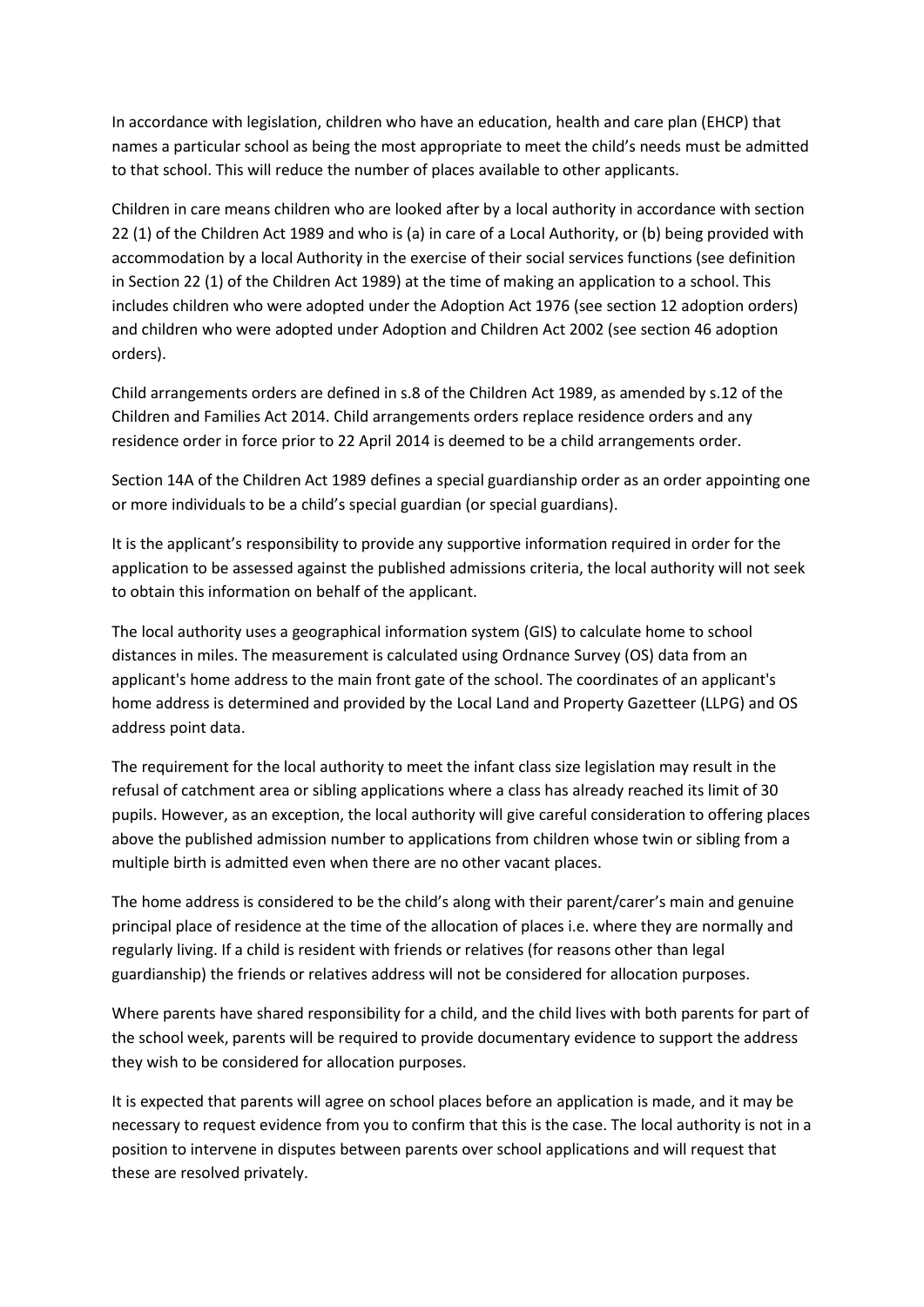If a child's home address changes during the admissions process it is the responsibility of the parent/carer to inform the local authority immediately. Where there is a proposed house move taking place during the admissions process the local authority will only accept the revised address for purposes of allocation where parents/carers can provide documentary evidence of the move by 12 March 2021. It will be necessary for sufficient evidence of a permanent move to be provided by the applicant by this date before it will be taken into account for allocation purposes at the national offer date.

If a place is offered on the basis of an address that is subsequently found to be different from the child's normal and permanent home address at the time of allocation of places then that place is likely to be withdrawn.

If there are a limited number of spaces available and we cannot distinguish between applicants using the criteria listed, such as in the case of children who live in the same block of flats, then the child or children who will be offered the available spaces will be randomly selected. This process will be independently verified.

Any Staffordshire child not obtaining a place at any of their parent's preferred schools will be allocated a place at their catchment area school (if places remain available) or the next nearest school with a space available and advised about the independent appeals process.

Category 5 is relevant to the following schools:

- Berkswich CE (VC) Primary
- Forsbrook CE (VC) Primary
- Hob Hill CE/Methodist (VC) Primary
- Holy Trinity CE (C) Primary
- St Chad's CE (VC) Primary, Lichfield
- St Leonard's CE (VC) First, Dunston
- St Luke's CE (VC) Primary, Cannock
- St Margaret's CE (VC) Junior
- St Michael's CE (VC) Primary, Lichfield
- St Paul's CE (VC) Primary, Stafford

### **Deferred entry to reception class**

Parents may request that their child be admitted to reception class on a part-time basis, or that their child be admitted to school later in the same academic year until the child reaches compulsory school age (i.e. beginning of the term after the child's fifth birthday). The effect is that the place will be held for the child in reception and is not available to be offered to any other child within the same academic year in which it has been offered.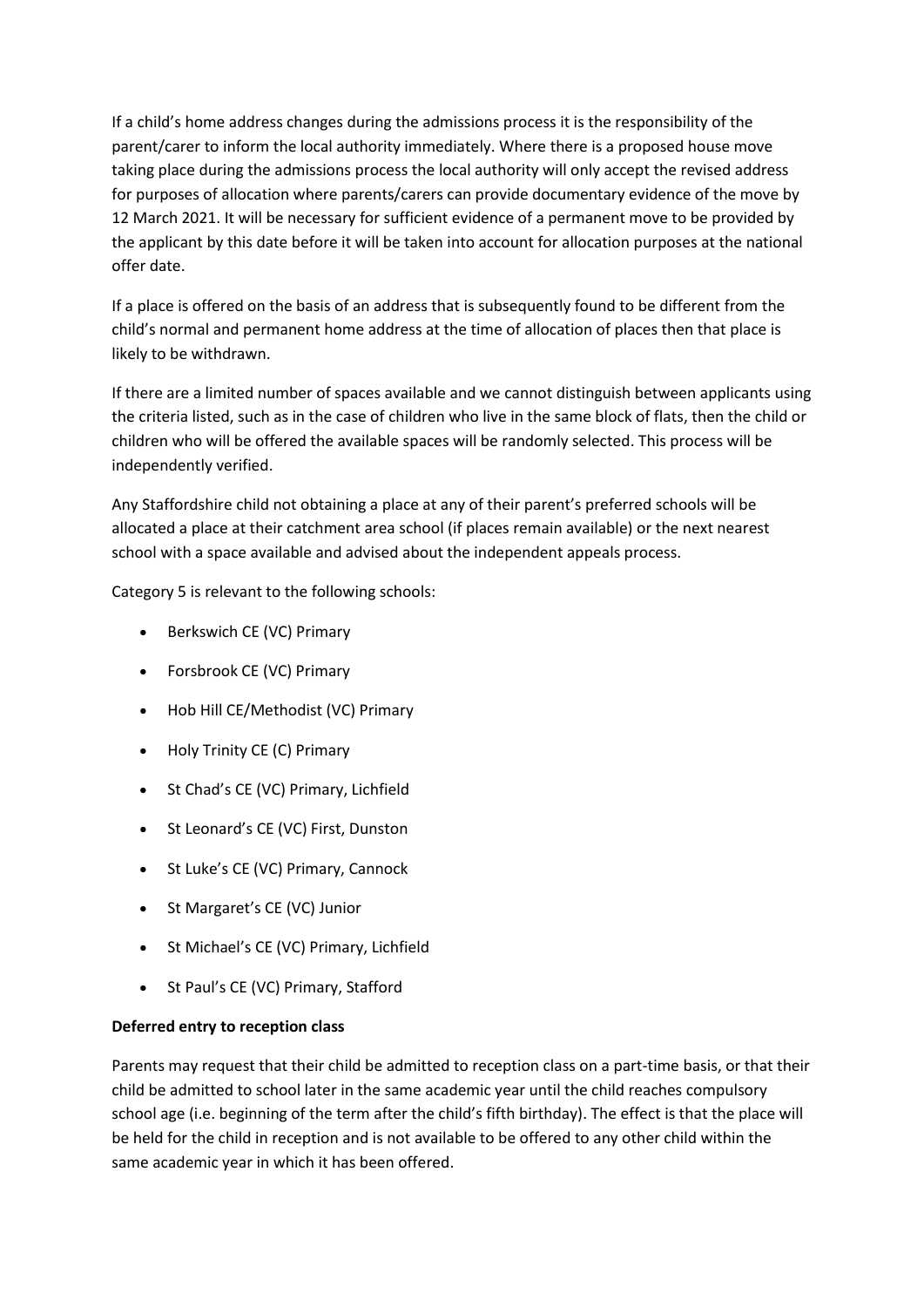Before deciding whether to defer their child's entry to school, parents should visit their preferred school(s) to clarify how they cater for the youngest children in Reception and how the needs of these children are met as they move up through the school.

### **Admission outside of the normal age group**

Parents may seek to apply for their child's admission to school outside of their normal age group, for example if the child is exceptionally gifted and talented or has experienced problems such as ill health. In addition, the parents of summer born children may choose not to send their child to school until the September following their fifth birthday and may request that they are admitted outside of their normal age group to reception rather than year 1.

These parents will need to make an application alongside children applying at the normal age which should explain why it is in the child's best interest to be admitted outside of their normal age which may include information such as professional evidence as to why this is the case and why an exception should be made in the case of the child. A decision as to whether this is an appropriate course of action will be made by the local authority who will take into account the circumstances of the case and views of the headteacher of the community or voluntary controlled school concerned. Parents do not have the right to insist that their child is admitted to a particular year group.

#### **Waiting lists**

Unsuccessful applicants will be placed on a waiting list in accordance with the oversubscription criteria stated above and not based on the date their application was received. There will be a period of two weeks after the national offer date whereby available places will not be reallocated. If places become available after this date they will be offered according to the child at the top of the waiting list.

For cases where the infant class size regulations apply, the waiting list will operate until the cohort concerned leaves year 2 and parents will be written to each year to ask whether or not they wish their child's details to remain on the list.

For all other cases, waiting lists will be kept until 31 December 2021.

Inclusion on a school's waiting list does not mean that a place will eventually become available at the preferred school.

A child's position on a waiting list is not fixed and is subject to change during the year i.e. they can go up or down the list since each added child will require the list to be ranked again in line with the oversubscription criteria.

Children who are subject of a direction by a local authority to admit or who are allocated to a school in accordance with the fair access protocol will take precedence over those on the waiting list.

### **Late applications**

Preferences received after the closing date will be considered alongside those applicants who applied on time wherever possible. Where it is not practicable because places have already been